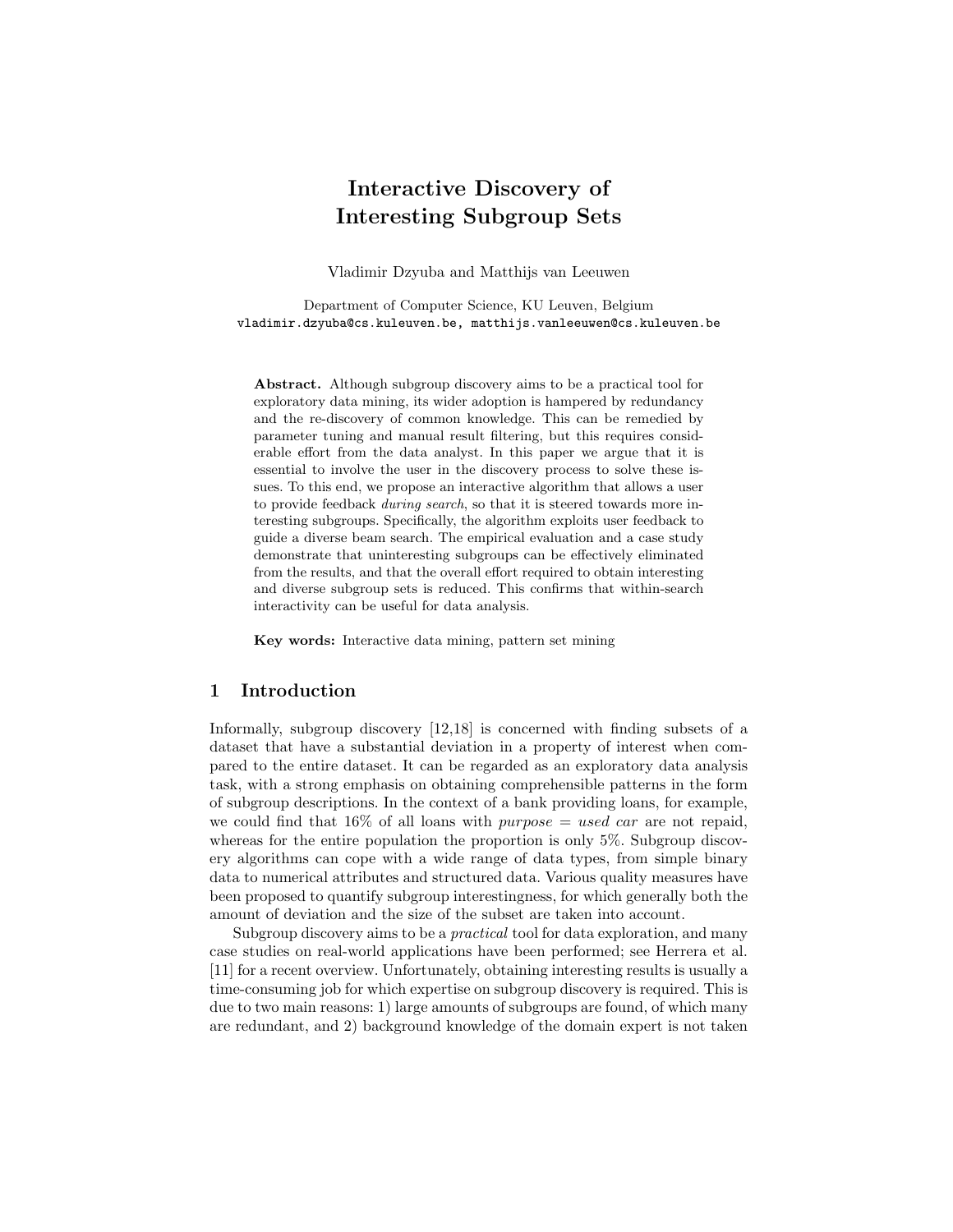into account. To remedy these issues, careful tuning of the algorithm parameters and manual filtering of the results is a necessity. This requires considerable effort and expertise from the data analyst, and this clearly hampers the wider adoption of subgroup discovery as a tool for data exploration.

To address the pattern explosion in subgroup discovery, Diverse Subgroup Set Discovery (DSSD) [14] was recently proposed in an attempt to attain diverse rather than redundant subgroup sets. The main idea is to integrate pattern set mining into a levelwise search, so that diversity is maintained throughout search. Specifically, heuristic methods for selecting diverse subgroup sets are used to select a beam on each level, resulting in a diverse beam search.

Case Study: Sports Analytics To illustrate the problems of existing methods and the potential of our proposed approach, we investigate the use of subgroup discovery in the context of sports analytics. There has recently been a significant interest in data mining in the professional sports community<sup>1</sup>. 'Black box' approaches that do not explain their outcomes would never be accepted, but subgroup discovery has the advantage that its results are *interpretable*.

The case study concerns a dataset containing information about games played by the Portland Trail Blazers in the  $2011/12$  season of the NBA<sup>2</sup>. Each tuple corresponds to a segment of a game played by the same group of 10 players (including 5 players on the opposing team). The attributes include 18 binary variables indicating presence of a particular player on the court, a nominal variable representing the opposing team, a numeric attribute pace<sup>3</sup>, and 3 binary variables per team indicating whether offensive rating<sup>4</sup> and offensive/defensive rebound rates<sup>5</sup> of a team are higher than the season average.

We select *offensive rating* as the target property of interest, and the commonly used Weighted Relative Accuracy as the quality measure (see Section 5 for further details). This means that high-quality subgroups represent common situations in which the team is likely to have a high offensive rating, described in terms of players, opponents, and the course of the game.

To assess whether Diverse Subgroup Set Discovery gives satisfactory results, we ran the algorithm on the NBA data with default settings (cover-based heuristic with default quality-diversity trade-off [14]). We asked for the discovery of five subgroups, which are all shown in Table 1. The results suffer from two severe problems: 1) the results are clearly redundant, i.e. diversity could not be attained with the default parameter settings, and 2) none of the discovered subgroups is interesting to a domain expert, as the descriptions contain no surprising and/or actionable information. For example, it is a trivial fact for experts that poor defensive rebounding by an opponent  $\text{(opp-def_{reb} = F)}$  eases the task of scor-

<sup>&</sup>lt;sup>1</sup> See for example http://www.sloansportsconference.com/.

<sup>2</sup> Data source: http://basketballvalue.com/downloads.php.

<sup>&</sup>lt;sup>3</sup> Pace captures the speed of the game and is indicative of the team's playing style.

<sup>&</sup>lt;sup>4</sup> Offensive rating is computed as the average number of points per shot.

 $5$  Rebound rate estimates how effective a team is at gaining possession of the ball after a missed shot, either by an opponent or by one of its own players.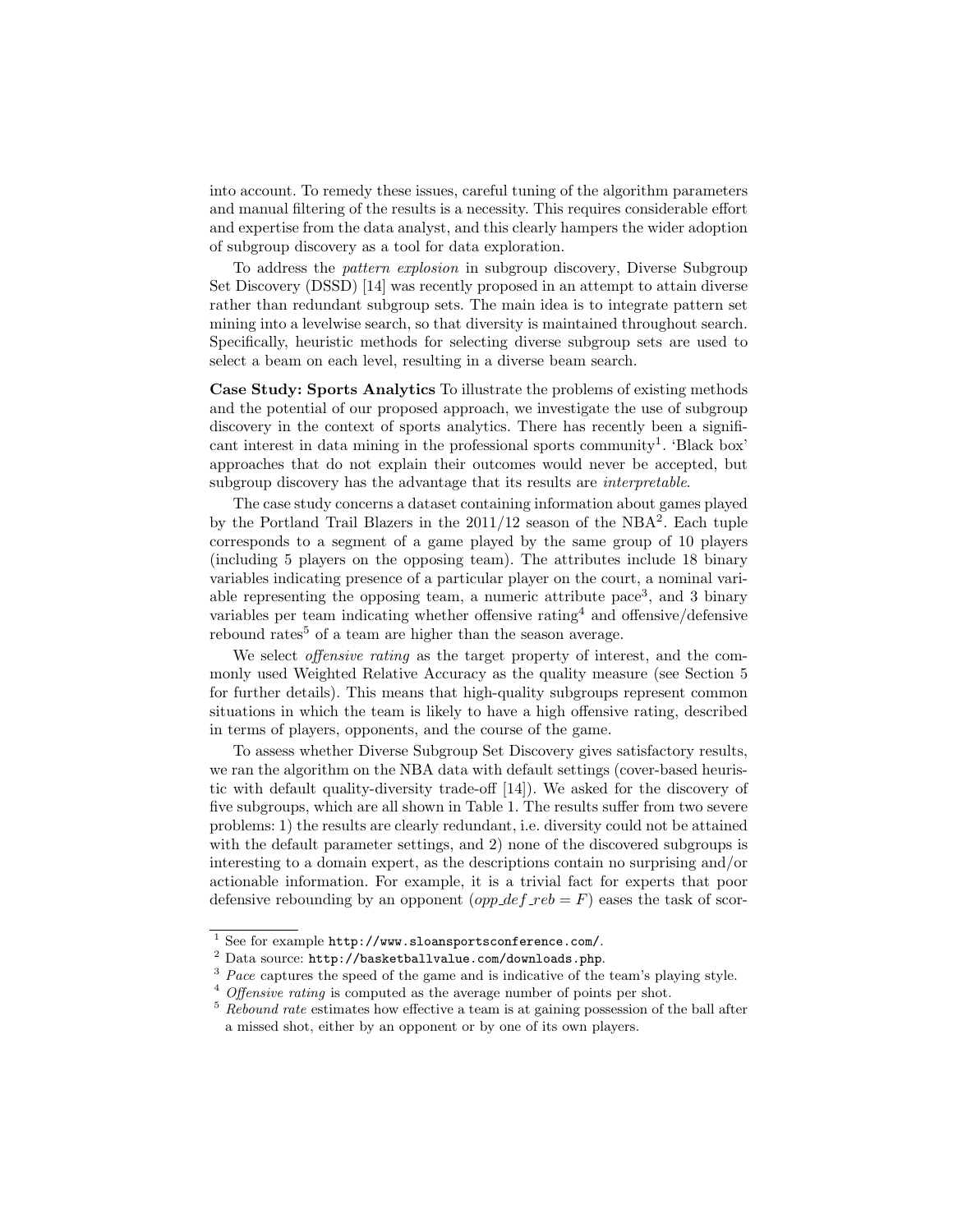Table 1. Five subgroups discovered by Diverse Subgroup Set Discovery [14]; coverbased approach with default quality-diversity trade-off. For each discovered subgroup its description, size and quality are given.

| Description                                                                 | Size Quality |
|-----------------------------------------------------------------------------|--------------|
| $opp\_def\_reb = F \wedge opponent \neq ATL \wedge thabet = F$              | 219 0.0692   |
| $opp\_def\_reb = F \wedge opponent \neq ATL$                                | 222 0.0689   |
| $opp\_def\_reb = F \wedge opponent \neq ATL \wedge ajohnson = F$ 222 0.0689 |              |
| $opp\_def\_reb = F \wedge thabet = F \wedge opponent \neq PHI$              | 225 0.0685   |
| opp_def_reb = $F \wedge$ opponent $\neq$ PHI                                | 228 0.0682   |

ing, whereas absence of reserve players (thabeet and ajohnson) is not useful for decision making either.

Aims and Contributions We argue that it is essential to *actively involve the* user in the discovery process to ensure diverse and interesting results. Even when diversity can be obtained through a fully automated discovery process, on itself this is not sufficient to guarantee interesting results. The main reason is that the user's background knowledge and goals are completely ignored. Some existing algorithms that try to leverage expert knowledge require specifying it in advance, but this is a hard task and may therefore be barely less time-consuming than post-processing humongous result sets.

We propose an interactive subgroup discovery algorithm that allows a user to provide feedback with respect to provisional results and steer the search away from regions that she finds uninteresting, towards more promising ones. The intuition behind our approach is that the 'best' subgroups often correspond to common knowledge, which is usually uninteresting. Users expect to obtain novel, unexpected insights, and therefore our system is designed to eliminate such uninteresting subgroups already during search.

The Interactive Diverse Subgroup Discovery (IDSD) framework that we propose builds upon DSSD by re-using the diverse beam search. However, we augment it by making the beam selection interactive: on each level of the search, users are allowed to influence the beam by liking and disliking subgroups. One of two subgroup similarity measures is then used to generalise this feedback to all subgroups for a specific level, by re-weighing qualities. The adjusted quality measure affects the (diverse) beam selection and hence the search can be guided.

Since it is hard to evaluate interactive data mining methods, we perform two types of evaluations. First, we perform an extensive quantitative evaluation in which user feedback is emulated. For this we treat a set of high-quality subgroups as 'background knowledge' in which the user is not interested, based on which we emulate the user feedback. The purpose of these experiments is to show that undesired results can be effectively avoided, which in return leaves space for novel, potentially more interesting results.

Second, we turn back to the case study that we introduced in this section. We asked a domain expert to use our interactive discovery system, and he success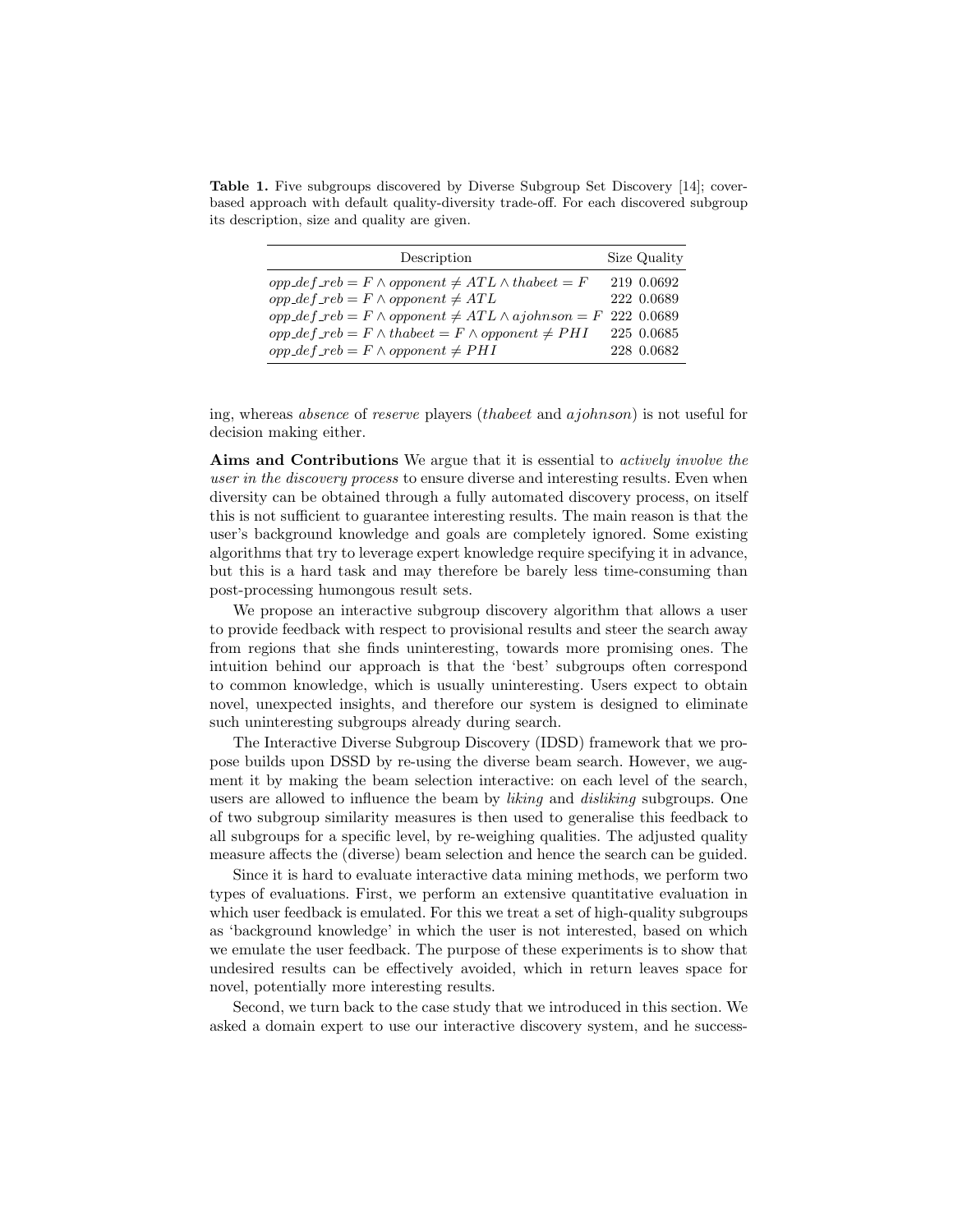fully found more interesting patterns than with the standard diverse approach. This confirms that human-computer interaction makes it possible to discover interesting subgroups with much less effort than using standard algorithms.

# 2 Related Work

Subgroup discovery can be seen as an instance of supervised descriptive rule discovery [13], like contrast set mining [3] and emerging pattern mining [5]. Apart from DSSD, which was inspired by pattern set mining, several local approaches to redundancy elimination have been proposed: closed sets for labeled data [9] applies only to binary targets, a recent approach uses quadratic programming to do feature selection prior to the discovery process [15].

The importance of taking user knowledge and goals into account was first emphasised by Tuzhilin [17]. More recently De Bie argued that traditional objective quality measures are of limited practical use and proposed a general framework that models background knowledge as a Maximum Entropy distribution [4].

Applications of subgroup discovery in various domains often involve iterative refinement of results based on feedback of experts, e.g. in medicine [7,8]. A classification of background knowledge relevant to subgroup discovery was developed [1], and some of the insights were used in the VIKAMINE tool, which enables knowledge transfer between otherwise independent search sessions [2]. SVMs were applied to learn subgroup rankings from user feedback [16], but the feedback phase was not integrated into search.

Outside subgroup discovery, ideas regarding interactive search have been explored in Redescription Mining [6], but we go much further with the influence of users on beam selection. Finally, MIME is an interactive tool that allows a user to explore itemsets using traditional interestingness measures [10].

#### 3 Preliminaries

We consider datasets that are bags of tuples. Let  $A = \{A_1, \ldots, A_{l-1}, A_l\}$  denote a set of attributes, where each attribute  $A_j$  has a domain of possible values Dom $(A_j)$ . Then a dataset  $\mathcal{D} = \{x_1, \ldots, x_n\} \subseteq \text{Dom}(A_1) \times \ldots \times \text{Dom}(A_l)$  is a bag of tuples over A. The attribute  $A_l$  is a *binary target attribute*, i.e. the property of interest. Attributes  $D = \{A_1, \ldots, A_{l-1}\}\$ are description attributes.

The central concept is the subgroup, which consists of a description and a corresponding cover. In this paper, a subgroup description d is a conjunction of boolean expressions over D, e.g.  $D_1 = a \land D_2 > 0$ . A subgroup cover G is a bag of tuples that satisfy the predicate defined by  $d: G_d = \{ \forall t \in \mathcal{D} : t \in G \Leftrightarrow d(t) =$ true}, the size of the cover  $|G|$  is also called *subgroup coverage*.

Subgroup quality measures generally balance the degree of deviation and the size of a subgroup. We use *Weighted Relative accuracy*, given by  $\varphi_{W RAcc}(G)$  $\frac{|G|}{|D|} \times (1^G - 1^D)$ , where  $1^G$  (resp.  $1^D$ ) is the proportion of positive examples in G (resp.  $\mathcal{D}$ ). The previous allows us to define top-k subgroup discovery: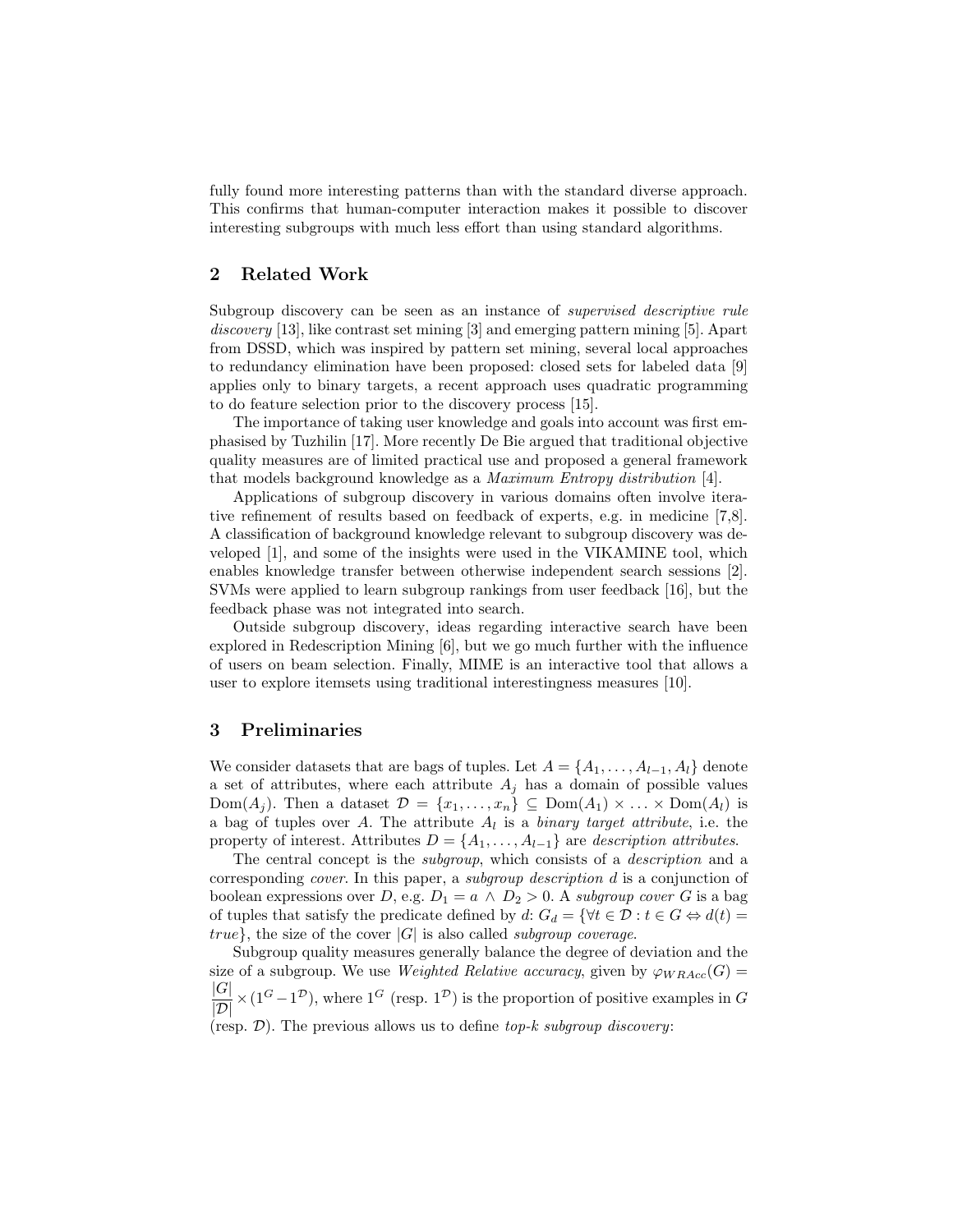Problem 1 (Top-k Subgroup Discovery). Given a dataset  $\mathcal{D}$ , a quality measure  $\varphi$ , and integer k, find the k top-ranking subgroups with respect to  $\varphi$ .

Bottom-up search is usually applied to solve this problem. The search space consists of all possible descriptions and is traversed from short to long descriptions. Common parameters to restrict the search space are a minimum coverage threshold (mincov), and a maximum depth (maxdepth). Either exhaustive search or beam search can be used, where the latter has the advantage that it is also feasible on larger problem instances. It explores the search space in a levelwise manner, and at each level only the w highest ranking candidates with respect to  $\varphi$  (the beam) are selected for further refinement, where beam width w is a user-supplied parameter. This makes it ideal for our current purposes.

Diverse Subgroup Set Discovery We recently introduced the DSSD framework [14], which uses heuristic pattern set selection to select a more diverse beam on each level of beam search. The purpose of this approach is to achieve globally less redundant and therefore more interesting results.

The diverse beam selection strategies add a candidate subgroup to the beam only if it is sufficiently different from already selected subgroups. In this paper we use description-based beam selection because preliminary experiments showed that it works well for our purposes; our prototype discovery system primarily presents subgroup descriptions to the user. It first sorts all candidates descending by quality and initialises  $beam = \emptyset$ , then iteratively considers each subgroup in order until  $|beam| = w$ , and selects it only if there is no subgroup in the (partial) beam that has equal quality and the same conditions except for one.

We use *cover redundancy* (CR) to quantify redundancy of a subgroup set, i.e.  $CR(\mathcal{G}) = \frac{1}{|\mathcal{D}|}$  $\sum$ t∈D  $|c(t,\mathcal{G}) - \hat{c}|$  $\frac{\partial f}{\partial \hat{c}}$ , where  $\mathcal G$  is a set of subgroups,  $c(t, \mathcal G)$  is the

*cover count* of a transaction, i.e. the number of subgroups in  $G$  that cover t, and  $\hat{c}$  is the average cover count over all  $t \in \mathcal{D}$ . Essentially, it measures the deviation of the cover counts from the uniform distribution. Although absolute values are not very meaningful, CR is useful when comparing subgroup sets of similar size for the same dataset: a lower CR indicates that fewer tuples are covered by more subgroups than expected, therefore the subgroup set must be more diverse.

# 4 Interactive Diverse Subgroup Discovery

We now present the Interactive Diverse Subgroup Discovery (IDSD) algorithm, which employs user feedback to guide a beam search. Main design goals are to develop 1) a simple interaction mechanism that 2) requires little user effort. We rely on two observations to achieve these goals. First, it is easier for a user to assess patterns rather than individual transactions or attributes. Second, it is possible to generalise user feedback using similarities between subgroups.

To involve the user already during the discovery process, the central idea is to alternate between mining and user interaction: the algorithm mines a set of patterns, a user is given the opportunity to provide feedback, the feedback is used to steer the search, and the algorithm mines a new set of patterns.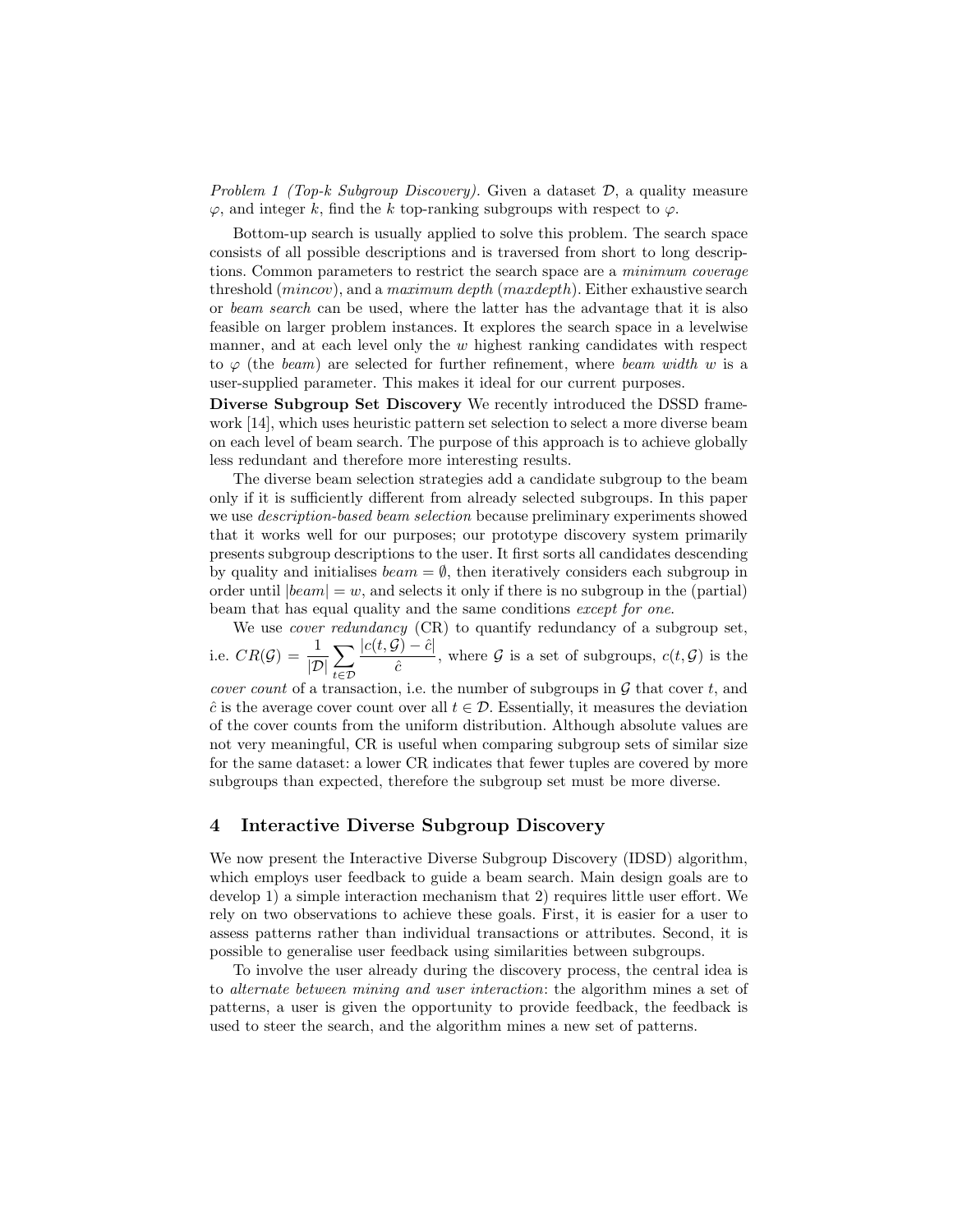Algorithm 1 Interactive Diverse Subgroup Discovery (IDSD)

**Input:** Dataset  $D$ ; beam selection  $S$ ; subgroup similarity  $\sigma$ ; mincov, w, maxdepth **Output:** Set of  $k$  subgroups  $R$ 1: beam  $\leftarrow \{\emptyset\}, I \leftarrow \emptyset, R \leftarrow \emptyset, depth \leftarrow 1$ 2: **repeat**  $\triangleright$  Generate all candidates for this level 3: cands = {c ∈ Extensions(beam) | Coverage(c, D)  $\geq mincov \wedge$  $\neg \exists n \in I_{\text{neg}} : \textit{IsExtension}(c, n)$ 4:  $bean \leftarrow \emptyset$  $5:$  repeat  $\triangleright$  Selection and interaction loop 6: beam  $\leftarrow SelectBeam(S, cands, \varphi', w, beam)$ 7:  $I \leftarrow I \cup GetFeedback(beam)$ 8:  $R \leftarrow R \cup I_{\text{pos}}$ 9: beam  $\leftarrow$  beam  $\setminus I_{\text{neg}}$ , cands  $\leftarrow$  cands  $\setminus I_{\text{neg}}$ 10: **until**  $\begin{cases} \text{beam} = w \\ \text{5} \end{cases}$  No patterns were disliked 11: for all  $c \in cands$  do 12:  $UpdateTopK(R, k \times 100, c, \varphi'(c, I, \sigma))$ 13:  $depth \leftarrow depth + 1$ 14: until  $depth > maxdepth$ 15: return  $SelectBeam(S, R, \varphi', k, \emptyset) \cup I_{\text{pos}}$  $\triangleright$  Selection from large overall top- $k$ 

As a levelwise search procedure that takes only a limited number of intermediate solutions to the next level, beam search provides an excellent framework to implement this high-level procedure. That is, on each level we let the user influence the beam by liking and disliking subgroups. Patterns that are disliked are immediately removed from the beam and replaced by others, effectively guiding search away from those apparently uninteresting branches of the search space.

This approach has the advantage that it is relatively easy to evaluate subgroups with short descriptions at early levels, while this has a strong influence on search. Providing feedback at later levels allows fine-tuning, and search parameters such as *maxdepth* and w allow a user to manage her efforts.

Algorithm Details Algorithm 1 presents the method that we propose. In the following we focus on how the DSSD diverse beam search, as briefly explained in the Preliminaries, is modified to incorporate user feedback. The main difference with respect to DSSD is that user feedback is used to re-weigh the qualities of all possible patterns, effectively re-ranking patterns according to the user's interest.

Feedback elicitation – Feedback elicitation is performed on line 7, after a beam has been selected (line  $6$ , see also below). All w selected subgroups are presented to the user in a GUI, and she can provide feedback before continuing.

As feedback, the user can mark each subgroup in a beam as *interesting* ('like') or uninteresting ('dislike'). Let  $I_{pos}$  (resp.  $I_{neg}$ ) denote the set of all positively (resp. negatively) evaluated subgroups. Additionally, let  $I = I_{pos} \cup I_{neg}$  be the set of all evaluated subgroups. Note that a user is not obliged to provide any feedback, hence I might not include all subgroups that are in the current beam and it might even be empty. In the latter case the resulting search is equal to that of (non-interactive) DSSD.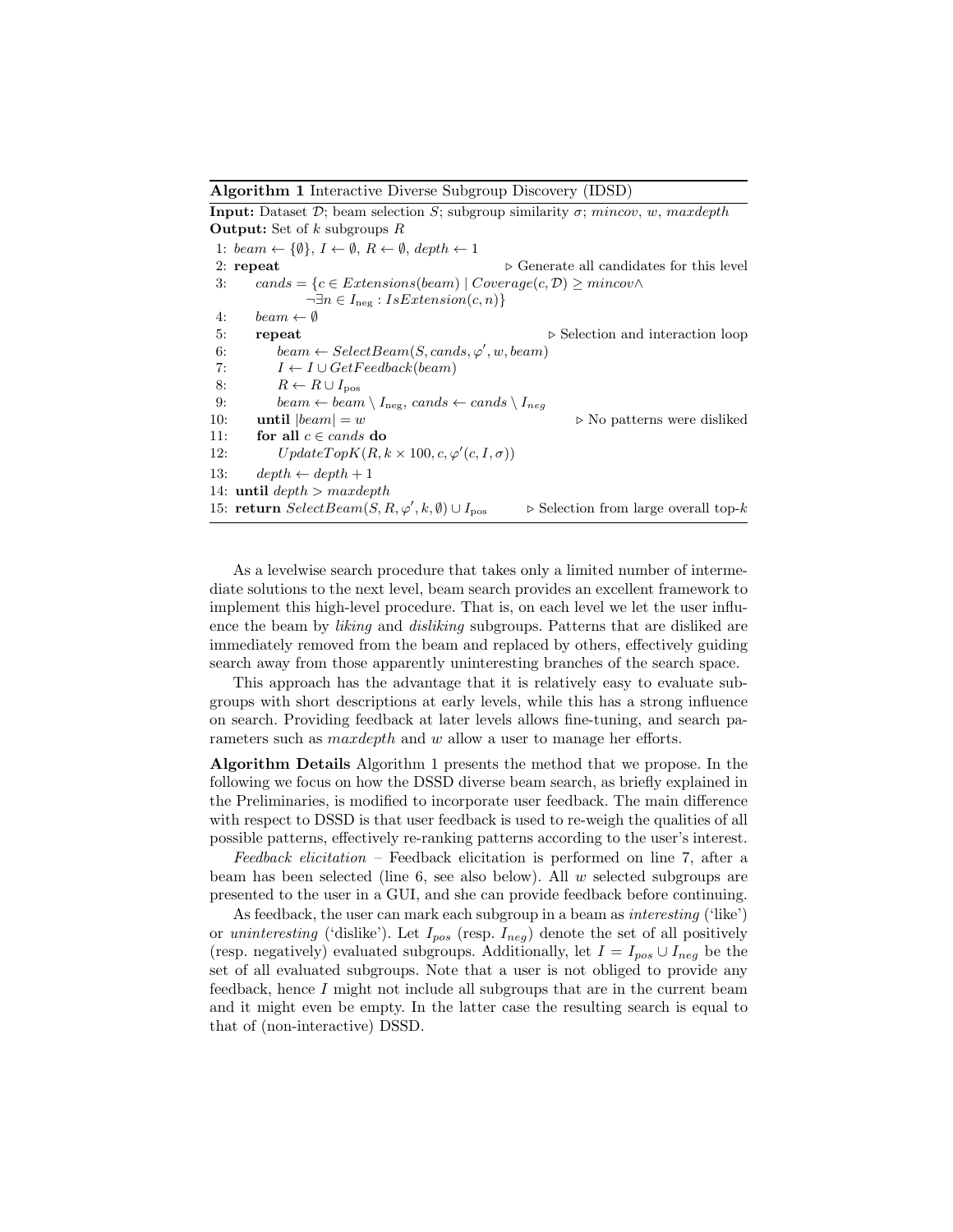If any subgroups are disliked in this phase, they are removed from the beam (line 9) and lines 5-9 are repeated until a complete beam consisting of  $w$  subgroups is obtained.

Candidate generation – On each level, initially all direct extensions of all subgroups in the current beam are generated as candidates (line 3). Here, a direct extension is a subgroup description augmented with one additional condition. Subgroups with too small coverage and all direct extensions of negatively evaluated subgroups in  $I_{\text{neg}}$  are removed. Note that this does not necessarily result in the complete pruning of the corresponding branch in the search tree. Consider the following example:  $A \wedge B \wedge C$  may be generated as extension of  $B \wedge C$ , even if A was disliked and thus added to  $I_{\text{neg}}$  at  $depth-1$ . This preserves the capability to discover high-quality subgroups via other branches.

 $Feedback-driven subgroup selection - Since feedback only concerns individual$ subgroups, we need to generalise it to the complete candidate set. We achieve this through modification of the qualities of all subgroups in cands: starting from the 'prior' given by  $\varphi$ , the qualities are updated according to how similar they are to the evaluated subgroups. This way, we obtain a quality measure  $\varphi'$  that takes user feedback into account and effectively re-ranks all possible subgroups. Subsequently, we use the regular diverse beam selection strategy on line 6, with the only difference that the modified qualities are used.

For this to work we need a notion of subgroup similarity: subgroups that are similar to interesting subgroups get a higher quality, whereas subgroups that are similar to uninteresting subgroups get a lower quality. Let  $c \in c$  and  $i \in I$ , and let  $d_x$  resp.  $G_x$  denote the description resp. cover of a subgroup x. We use the following two subgroup similarity measures:

$$
\sigma_{description}(c, i) = \frac{|d_c \cap d_i|}{|d_c \cup d_i| - 1}, \ \sigma_{cover}(c, i) = \frac{|G_c \cap G_i|}{|G_c|} \tag{1}
$$

Description similarity is almost equal to Jaccard similarity;  $-1$  is added to the denominator so that a subgroup and any of its direct extensions have maximal similarity of 1. Cover similarity is based on the overlap coefficient and has the same property for direct extensions.

Finally, given a subgroup similarity measure  $\sigma$ , the modified subgroup quality measure  $\varphi'$  that takes user feedback into account is defined as:

$$
\varphi'(G) = \frac{1 + \sum_{i \in I_{pos}} \sigma(G, i)}{1 + \sum_{i \in I_{neg}} \sigma(G, i)} \times \varphi(G)
$$
\n(2)

It re-weighs the 'base quality'  $\varphi$  with a factor based on similarity to evaluated subgroups in I. Note that  $\varphi'$  is equivalent to  $\varphi$  when  $I = \emptyset$ . Also, values of  $\varphi'$ change immediately after each round of feedback elicitation, hence feedback has an immediate effect on (incremental) beam selection.

*Overall results – During search a large overall 'top-k' is maintained using the* re-weighed quality measure  $\varphi'$  (line 12). At the end of the algorithm (line 15), a set of k subgroups is selected from this overall large top- $k$  using the subgroup selection procedure just described. Note that all positively evaluated subgroups are added to this final result set R regardless of their qualities.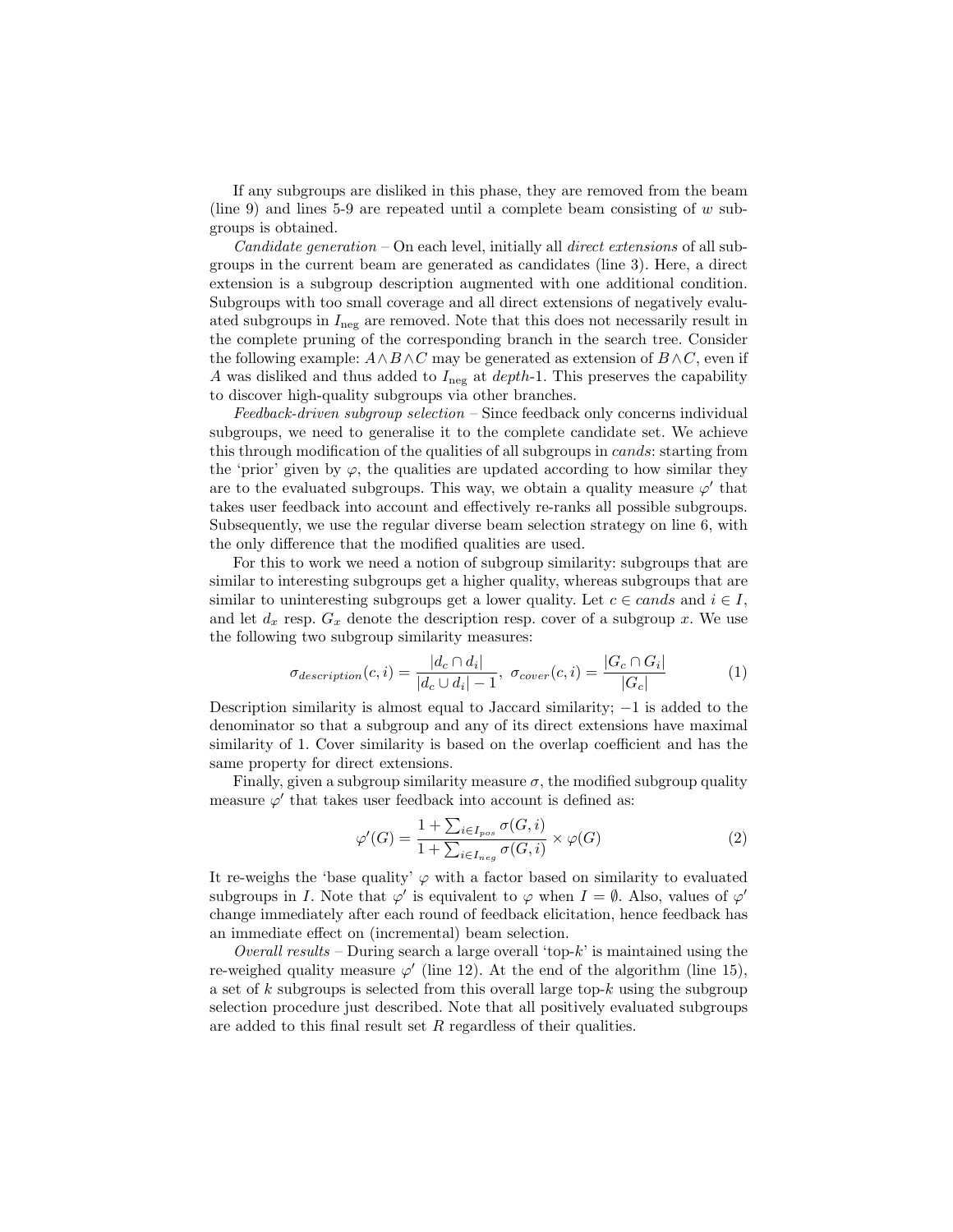#### 5 Experiments

# 5.1 Quantitative Evaluation

In order to be able to perform a large series of experiments, we emulate user feedback. We select a set of high-quality subgroups  $BK$  that serves as background knowledge; subgroups in  $BK$  are already known and should therefore be avoided as much as possible. The intuition behind this approach echoes the example in Section 1: top subgroups usually correspond to common knowledge and are therefore uninteresting.

BK is selected from the output of a standard subgroup discovery algorithm. Selection depends on the subgroup similarity measure used: when using description similarity, we iteratively select the highest quality subgroup having a description with  $\leq$  3 conditions that does not overlap with the description of any previously selected subgroup; for cover similarity, we only select the highest quality subgroup. During search,  $BK$  is used to emulate evaluations: any subgroup s in the beam for which  $\exists b \in BK : \sigma(s, b) > \beta$  is automatically 'disliked' by adding it to  $I_{\text{neg}}$ . Parameter  $\beta$  allows varying the amount of evaluated subgroups: larger values result in fewer negative judgements. Note that no positive feedback is emulated.

To evaluate the effectiveness of the algorithm in eliminating undesired conditions or tuples from the results, we compute the overlap of the discovered subgroups with elements of  $BK$ . Depending on the subgroup similarity measure, this is either  $overlap_{desc}(s,BK) = \max_{b \in BK} |d_s \cap d_b|$  or  $overlap_{cov}(s,BK = \{b\}) =$  $|G_s \cap G_b|$ . We report the average overlap for all subgroups included in result set R, i.e. overlap $(R, BK) = \frac{1}{|R|} \times \sum_{s \in R} overlap(s, BK)$ .

Dataset properties are listed

in Table 2, together with size, average description length, and coverage of the generated background knowledge. Except for nba, which was introduced in Section 1, all were taken from the UCI repository<sup>6</sup> . The datasets were preprocessed as follows: transactions with missing values were removed, and all numeric at-

|  |  |  |  | Table 2. Datasets and background knowledge |  |  |
|--|--|--|--|--------------------------------------------|--|--|
|--|--|--|--|--------------------------------------------|--|--|

|                                                      |         |   |                |     | $ \mathcal{D} $  A  $\frac{Desc.BK}{\sqrt{Cov.BK}}$ |
|------------------------------------------------------|---------|---|----------------|-----|-----------------------------------------------------|
|                                                      |         |   |                |     | $ BK $ $ d_{BK} $ $ G_{BK} $                        |
| breast-w [bw]                                        | 683 11  |   | 2              | 2.0 | 137                                                 |
| $\text{credit-a}$ [ca]                               | 653 17  |   | 3              | 3.0 | 325                                                 |
| $\,\mathrm{credit}\text{-}\mathrm{g}\,\mathrm{[cg]}$ | 1000 22 |   | $\mathfrak{D}$ | 3.0 | 394                                                 |
| diabetes [db]                                        | 768 10  |   | 2              | 3.0 | 82                                                  |
| $liver$ $[lv]$                                       | 345     | 8 | $\overline{2}$ | 3.0 | 107                                                 |
| nha.                                                 | 923 26  |   |                | 2.8 | 228                                                 |

tributes were discretised into 6 bins using equal-width binning.

Search parameters were set to the following values in all experiments:  $mincov =$  $0.1 \times |\mathcal{D}|$ , maxdepth = 5, w = 20, k = 100. Note that small values of w and  $k$  are chosen in order to match the limited processing capabilities of a human user. We first focus on a single dataset, credit-g, and then discuss the results of experiments with multiple datasets.

 $^6$  http://archive.ics.uci.edu/ml/datasets.html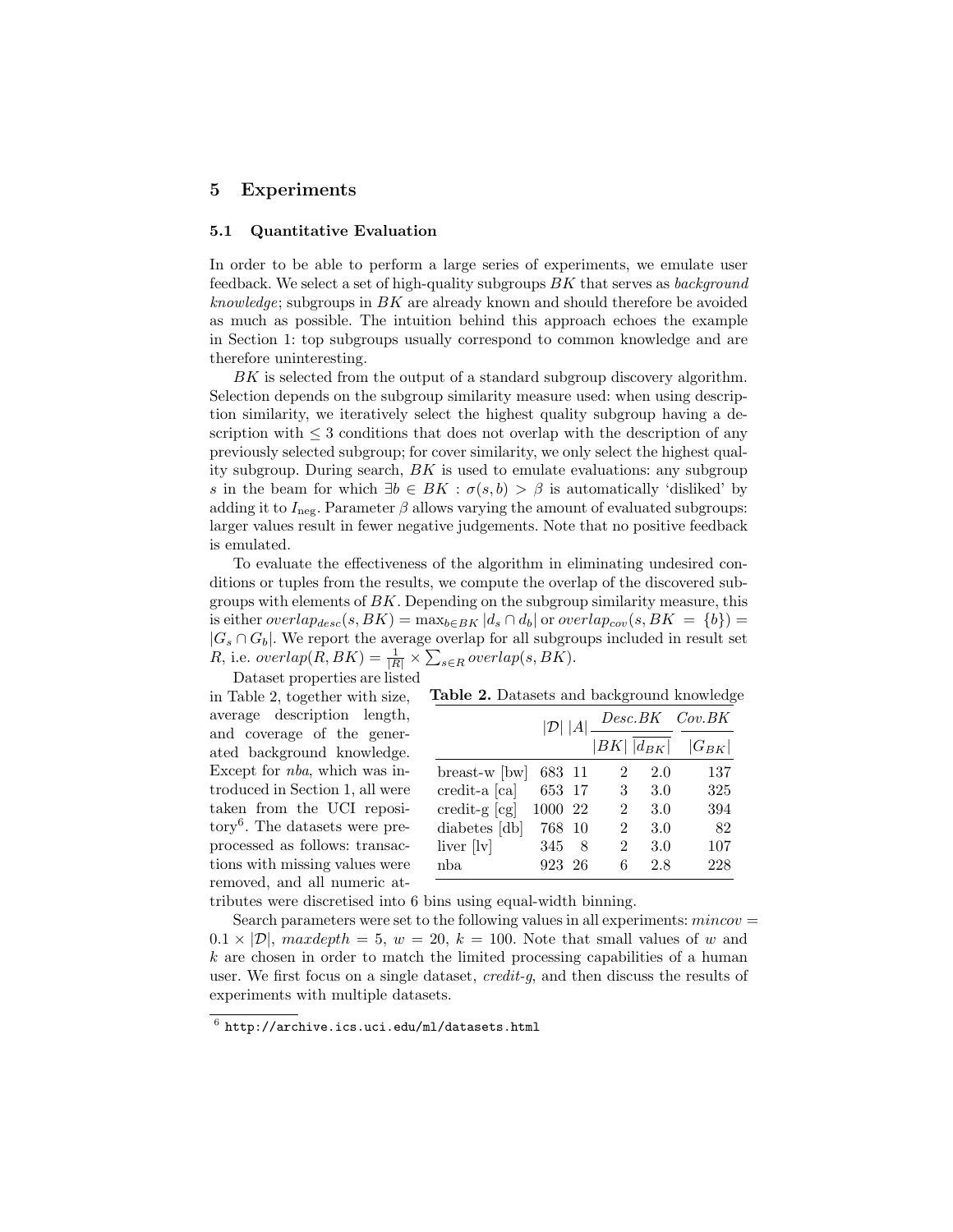Fig. 1. IDSD results for *credit-q*, with description subgroup similarity and emulated user feedback. A lower feedback threshold  $\beta$  results in more negative feedback; the  $N/A$ -setting corresponds to the non-interactive algorithm (i.e. no feedback emulated). The subgroup quality plot depicts averages, standard deviations and maxima of the individual (unweighed) qualities in the subgroup sets found.



A Characteristic Experiment in Detail Figure 1 shows the results that we obtained on *credit-q* for various values of  $\beta$ , which controls the amount of emulated negative feedback. Also, we experimented with both standard and (description-based) diverse beam search. The left plot shows that the average overlap with BK decreases considerably when  $\beta$  decreases and thus more subgroups are evaluated negatively. This demonstrates that re-weighing subgroup quality using description-based similarity is effective at eliminating undesired conditions from the beam and final results. Only modest numbers of negative evaluations (8 to 12) were required to achieve this.

The middle plot shows that both maximum and average qualities of the subgroup sets decrease. This is as expected though: the user emulation scheme was designed to prune high-quality subgroups. Nevertheless, the algorithm succeeds in discovering (other) subgroups of quite high quality. Finally, the right plot shows that redundancy slightly decreases as  $I$  grows. Although the differences between the standard and diverse beam search appear to be small, the diverse results are clearly less redundant: in particular for lower  $\beta$ , cover redundancy is lower and standard deviation of the subgroup qualities is higher.

Overall Results For the experiments in Table 3 we use diverse beam selection, with either description ( $\beta = 0.35$ ) or cover ( $\beta = 0.5$ ) subgroup similarity.

In general, both approaches adequately eliminate undesired subgroups from the result set, whether it is through negatively marked conditions or tuples. This is demonstrated by the consistently decreasing overlap with the background knowledge. Importantly, the number of evaluations required to achieve this is generally modest, i.e.  $|I| \leq 25$  for all cases except two. This makes the approach practically useful and usable for a domain expert. As expected, average and maximum subgroup qualities decreases. Only the effect on cover redundancy varies depending on the dataset, but the difference is often small. We conclude that interaction and quality re-weighing work well together with the diverse beam selection.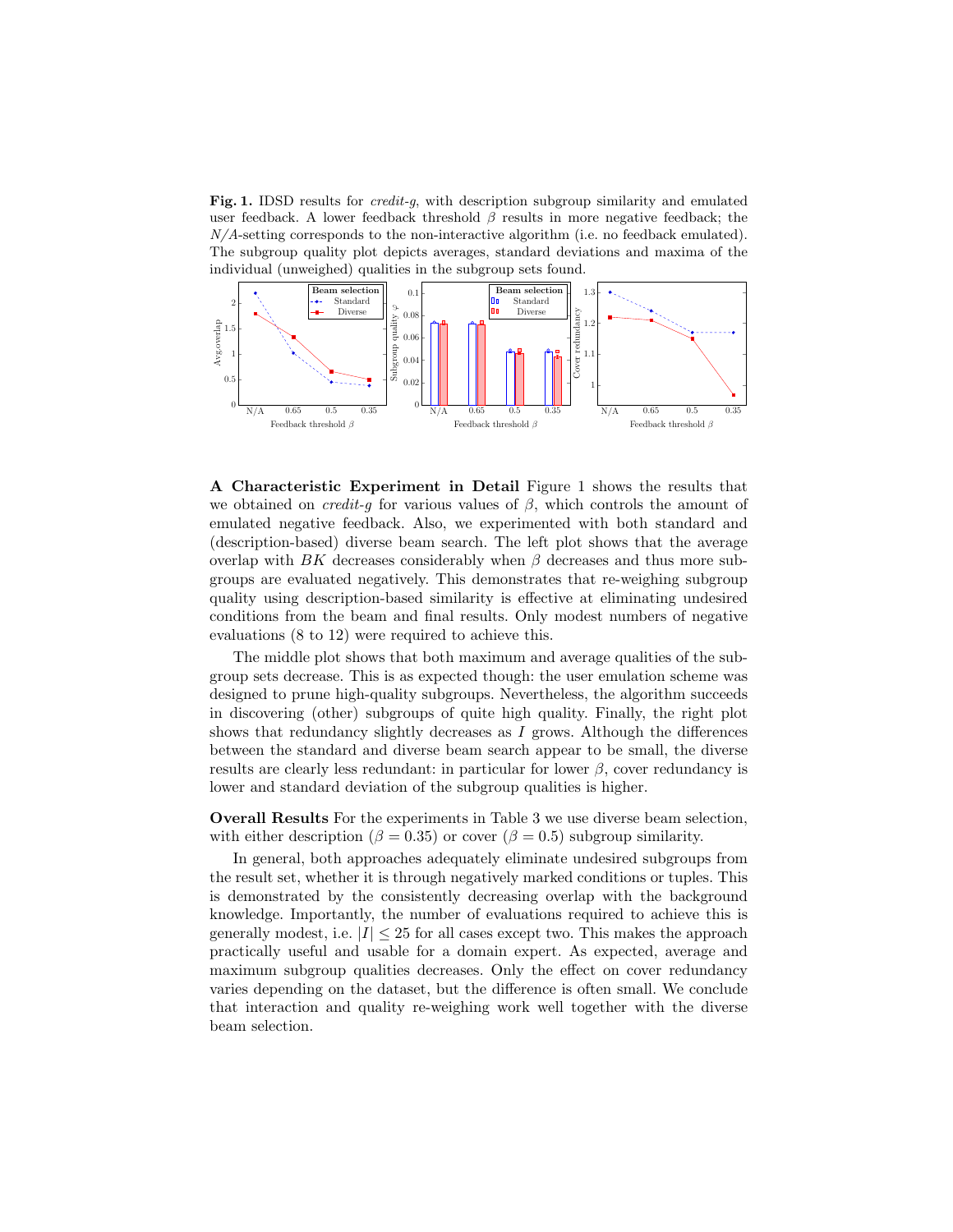Table 3. Overall results using feedback emulation and description or cover subgroup similarity measure, with and without interaction (after/before the  $\rightarrow$ ). II is the number of emulated dislikes. For each obtained subgroup set are shown: overlap with background knowledge, average and maximum quality, and cover redundancy.

|             | $\mathcal{D}$ | I   | Standard diverse $\rightarrow$ Interactive |                         |                         |                         |
|-------------|---------------|-----|--------------------------------------------|-------------------------|-------------------------|-------------------------|
| $\sigma$    |               |     | Avg. overlap(BK)                           | $\varphi_{avg}$         | $\varphi_{max}$         | CR                      |
|             | bw            | 8   | $1.37 \rightarrow 0.80$                    | $.187 \rightarrow .171$ | $.200 \rightarrow .184$ | $1.20 \rightarrow 1.26$ |
|             | ca            | 24  | $1.65 \rightarrow 0.89$                    | $.178 \rightarrow .088$ | $.181 \rightarrow .131$ | $1.00 \rightarrow 0.90$ |
| <b>Desc</b> | cg            | 8   | $1.80 \rightarrow 0.66$                    | $.072 \rightarrow .046$ | $.074 \rightarrow .049$ | $1.22 \rightarrow 1.15$ |
|             | db            | 12  | $1.99 \rightarrow 0.25$                    | $.077 \rightarrow .048$ | $.084 \rightarrow .056$ | $0.66 \rightarrow 1.17$ |
|             | $\rm{lv}$     | 12  | $1.20 \rightarrow 0.38$                    | $.042 \rightarrow .041$ | $.047 \rightarrow .045$ | $0.83 \rightarrow 0.97$ |
|             | nba.          | 78  | $1.57 \rightarrow 1.09$                    | $.067 \rightarrow .058$ | $.071 \rightarrow .064$ | $1.50 \rightarrow 1.57$ |
|             | bw            | 17  | $125.37 \rightarrow 120.09$                | $.187 \rightarrow .176$ | $.200 \rightarrow .200$ | $1.20 \rightarrow 1.12$ |
| Cover       | ca            | 157 | $318.95 \rightarrow 232.68$                | $.178 \rightarrow .013$ | $.181 \rightarrow .025$ | $1.00 \rightarrow 0.18$ |
|             | cg            |     | $353.49 \rightarrow 168.50$                | $.072 \rightarrow .046$ | $.074 \rightarrow .049$ | $1.22 \rightarrow 1.15$ |
|             | db            | 1   | $61.22 \rightarrow 62.13$                  | $.077 \rightarrow .077$ | $.084 \rightarrow .084$ | $0.66 \rightarrow 0.64$ |
|             | $\rm{lv}$     | 2   | $57.57 \rightarrow 27.66$                  | $.042 \rightarrow .041$ | $.047 \rightarrow .047$ | $0.83 \rightarrow 1.26$ |
|             | nba           |     | $218.28 \rightarrow 117.88$                | $.067 \rightarrow .036$ | $.071 \rightarrow .058$ | $1.50 \rightarrow 0.75$ |

#### 5.2 Case Study: Sports Analytics

As we have seen in Section 1, the subgroups discovered by DSSD were unsatisfactory. To demonstrate that the proposed interactive approach can be used to improve on this, we asked a basketball journalist to use IDSD and evaluate the results. In the following we set the search parameters to  $mincov = 50$ ,  $w = 10$ ,  $maxdepth = 3$ , and  $k = 5$ , and we use description similarity.

The domain expert evaluated 18 subgroups during an interactive search session, 13 of length-1 and 5 of length-2. Examples of liked subgroups include crawford  $=$  F, pace  $\lt$ 88.977, and  $mathemph{math>$  $hickson = T$  (7 subgroups in total). Examples of disliked subgroups are  $opp\_def\_reb = F$ , thabeet =  $F$ , and pace < 88.977  $\land$  opponent  $\neq$  MIA (11)

Table 4. Top five subgroups discovered by IDSD with description-based similarity. For each discovered subgroup its description, size and quality are given.

| Description                        | Size Quality |
|------------------------------------|--------------|
| $crawford = F \wedge matthews = T$ | 96 0.0382    |
| $hickson = T$                      | 186 0.0219   |
| $crawford = F \wedge hickson = T$  | 328 0.0211   |
| $mathews = T \wedge hickson = T$   | 290 0.0163   |
| $mathews = T \wedge pace < 88.518$ | 303 0.0221   |

subgroups in total). The discovered subgroups are presented in Table 4. Although the objective qualities are lower than the maximum, the results were considered more interesting as they provided novel insights about relevant players.

A user needs to consider subgroups one by one when processing results and providing feedback. Hence, we can estimate user effort  $E$  by counting the subgroups she had to consider. The effort induced by non-interactive diverse subgroup discovery is then equal to the lowest rank of an interesting subgroup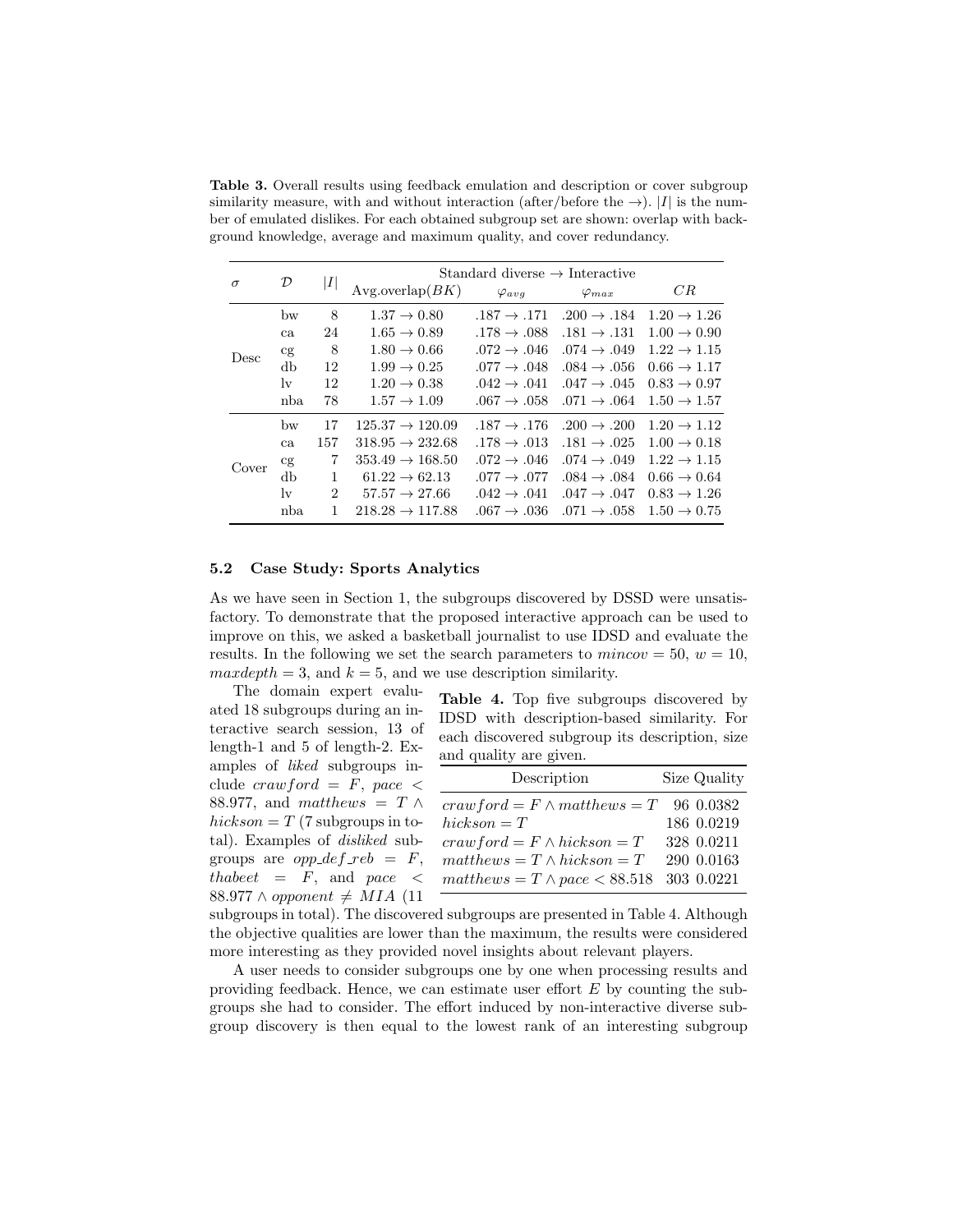in the result set sorted by quality. The effort induced by the interactive approach also includes the number of subgroups presented during the search:  $E_{IDSD} = maxdepth \times w + |I_{neg}|$ . In this case we have  $E_{DSSD} = 1049$  and  $E_{IDSD} = 5 + (3 \times 10 + 11) = 46$ , which confirms that within-search interaction substantially reduces the effort required to discover interesting results.

Discussion Although this is a good example of a successful interactive session, in some other sessions the domain expert deemed the results unsatisfactory. In some cases the search space was pruned too eagerly, or positive and negative evaluations were not properly balanced. Also, the expert did not find the approach using cover similarity useful, as this resulted in descriptions that were were not interpretable. Training of the domain expert might solve this and results obviously also depend on the data, but this also shows that it is worth investigating more elaborate similarity measures to generalize user feedback.

Another crucial drawback is an unintuitive effect on beam selection, e.g. disliking a large subgroup based on its description (e.g. reserve-player  $= F$ ) steers the search away from promising regions. Another concern is the capacity to discover novel subgroups (as opposed to simply replicating the feedback). Multiple sessions might be required to explore unrelated regions. However, given the significantly lower effort, the cumulative effort is still reduced.

# 6 Conclusions and Future Work

We argued that it is essential to actively involve the user in the discovery process to obtain results that she finds interesting. To this end, we proposed the Interactive Diverse Subgroup Discovery (IDSD) algorithm that allows a user to provide feedback to provisional results already during search. It augments a diverse beam search by letting the user 'like' and 'dislike' subgroups in the beam. Although this interaction mechanism is conceptually simple and easy to use, it allows a user to guide the search effectively.

In the quantitative evaluation, we emulated the feedback of a user that wants to avoid the re-discovery of common knowledge. Experiments show that undesired results can be eliminated, whereas other, potentially more interesting subgroups are found. Furthermore, we conducted a case study in which a domain expert was able to find more interesting patterns when compared to the results of standard algorithms. This confirms that within-search human-computer interaction can contribute to a substantial reduction in the effort needed to discover interesting subgroups.

Future Work This paper presents only a first step towards user-driven pattern discovery, but since the user is too often still neglected we believe it is an important step. In the future, one obvious line of research is to investigate what features other than inclusion/exclusion of individual conditions and tuples are relevant to the user, and are therefore useful to infer subjective interestingness.

A second direction that will be essential to research is pattern visualisation. In our prototype, we mainly focused on presenting subgroup descriptions, but in the future it will be important to visualise the different aspects of the patterns. Not